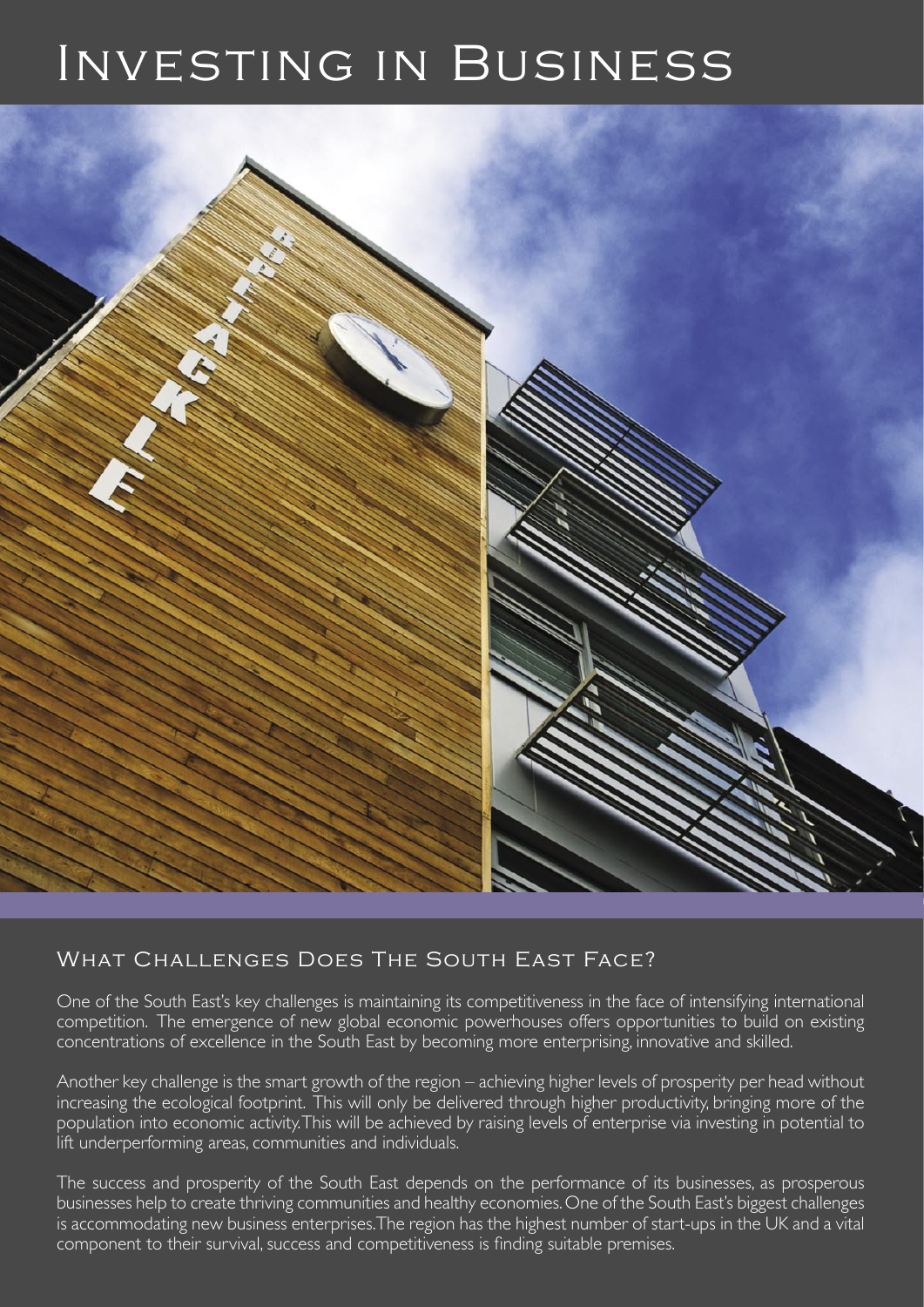#### How Can We Meet These CHALLENGES?

In order to encourage the start-up, survival and growth rates of small businesses, we need to raise awareness of and build an enterprise culture, and ensure the supply of suitable flexible and affordable workspace for it. We need to boost the capability of the region's knowledge-base to generate new business, using new technologies and ideas, and increase the proportion of businesses reporting research and development links with universities.

The South East England Development Agency (SEEDA) has many roles, one of which is providing the necessary infrastructure to support business growth and development.

• Development must be accompanied by the necessary services for it to be a sustainable, well-designed success.

• Employment prospects are enhanced by providing new, mixed-use employment opportunities to replace previous large scale loss of employment due to economic decline.

*For example, comprehensive redevelopment is underway in the Thames Gateway at Northfleet, Ebbsfleet, Dartford, Gravesend and Queenborough and Rushenden on the Isle of Sheppey. SEEDA aims to ensure that the planned new homes are accompanied by targeted business and employment creation, community, leisure and retail facilities and schools.*

• The reinvigoration of town centres, a focus for employment creation, is another important aspect of the sustainable development of the region, especially where centres are in competition with out of town retail facilities and in decline. SEEDA advises partners in order that they can formulate development strategies for sites in declining town centres.

*At Oxford West End, SEEDA is working in partnership with the City and County Councils to establish a regeneration framework, enabling a series of sites to be developed in a co-ordinated approach to revitalise an underperforming quarter of the City.*

*Chatham Maritime and the Kent Coalfield Regeneration Programme are good examples, where the closure of the Dockyard and four former colliery sites at Betteshanger, Snowdown, Tilmanstone and Chislet had a significant economic impact on the surrounding communities.*

*The objective now is to create sustainable prosperity by enabling all economically active people from these communities to participate fully in an expanding local economy. Twenty years after the closure of Chatham Dockyard, the area is thriving with new homes, dozens of companies and key infrastructure such as a primary school, shops and a doctor's surgery all in place.*

• SEEDA also identifies areas of the South East where business creation and growth are limited by the absence of appropriate accommodation. In targeted locations, in the absence of private sector

investment, SEEDA provides accommodation to meet the needs of small local businesses and to support entrepreneurs in the early years of their operations.

*SEEDA's Hubs and Gateways initiatives align each business centre to other business support provision or higher education institutes, encouraging the commercial realisation of business opportunities.*

*SEEDA is rolling out 20 such managed business centres over the next 10 years. Gosport, Adur and Faringdon Business Centres are open for business, development has started on site at Newhaven with more schemes in the pipeline at Medway, Canterbury, Princes Risborough and on the Isle of Wight.*



*The University of Kent, Medway Building is part of the expanding local economy at Chatham Maritime, Kent, 20 years after the closure of Chatham Dockyard.*

*The Chilterns Enterprise Gateway, Buckinghamshire, is aligned to Buckingham Chiltern University College and open for business providing much needed accommodation for contemporary and traditional bespoke furniture makers.*



*The objective at Betteshanger is to create long-term, independent and sustainable economic prosperity, enabling all economically active people from the community to participate fully in the expanding local economy.* 

To ensure that the South East remains a top performing region for business competitiveness, we need to encourage an increase in new business while adhering to the principles of sustainable development. Pursuing growth within environmental limits can create new opportunities for innovation and competitiveness, while investing in the quality of life which is a strong aspect of the South East's competitive advantage.

Part of delivering smart growth is making effective and efficient use of existing land resources. One method of doing this is by re-using previously developed land. The South East contains 16 per cent of all brownfield land in the UK, and making the best use of this is critical to sustainable development. The public sector is in a strong position to lead by example.

### WHAT IS SEEDA'S ROLE?